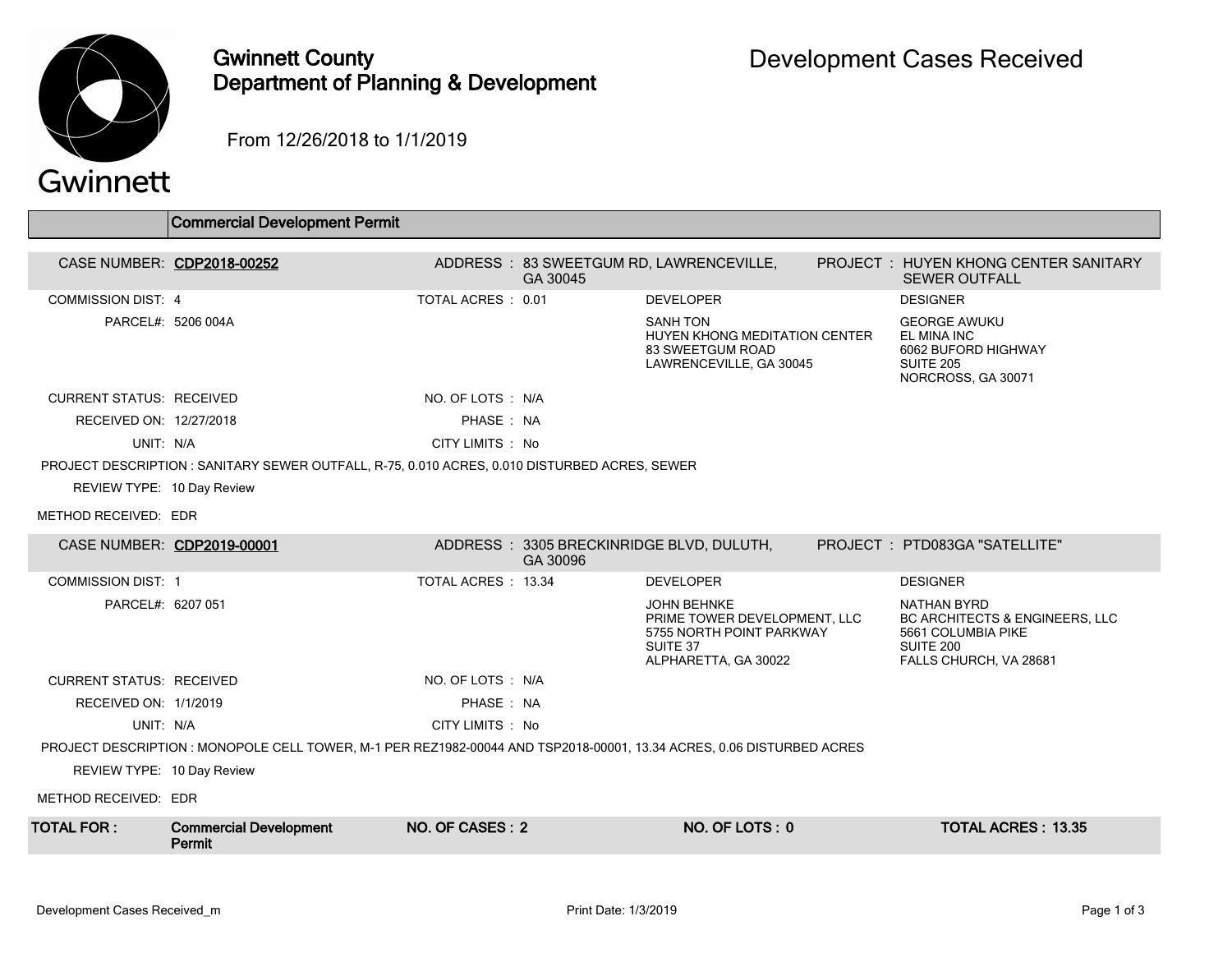|                                                                                      | <b>Concept Plan</b>                                                                                  |                     |                                                 |                                                                                                                                                    |  |                                                                                                    |  |
|--------------------------------------------------------------------------------------|------------------------------------------------------------------------------------------------------|---------------------|-------------------------------------------------|----------------------------------------------------------------------------------------------------------------------------------------------------|--|----------------------------------------------------------------------------------------------------|--|
| CASE NUMBER: CPL2018-00025                                                           |                                                                                                      |                     | ADDRESS: 2688 IVY CREEK RD, BUFORD, GA<br>30519 |                                                                                                                                                    |  | PROJECT: IVY CREEK ROAD TRACT                                                                      |  |
| <b>COMMISSION DIST: 4</b>                                                            |                                                                                                      | TOTAL ACRES: 77.40  |                                                 | <b>DEVELOPER</b>                                                                                                                                   |  | <b>DESIGNER</b>                                                                                    |  |
| PARCEL#: 7142 023                                                                    |                                                                                                      |                     |                                                 | <b>CORBITT WOODS</b><br><b>CLAYTON PROPERTIES GROUP DBA</b><br>CHAFIN BUILDERS, INC.<br>5230 BELLEWOOD COURT<br><b>SUITE A</b><br>BUFORD, GA 30518 |  | <b>BYRON ARCENEAUX</b><br>PRIMUS ENGINEERING, INC.<br>3010 HAMILTON MILL ROAD<br>BUFORD, GA 30519  |  |
| <b>CURRENT STATUS: RECEIVED</b>                                                      |                                                                                                      | NO. OF LOTS : 288   |                                                 |                                                                                                                                                    |  |                                                                                                    |  |
| RECEIVED ON: 12/26/2018                                                              |                                                                                                      | PHASE: N/A          |                                                 |                                                                                                                                                    |  |                                                                                                    |  |
| UNIT: N/A                                                                            |                                                                                                      | CITY LIMITS : No    |                                                 |                                                                                                                                                    |  |                                                                                                    |  |
|                                                                                      | PROJECT DESCRIPTION : SINGLE FAMILY SUBDIVISION, TND PER RZR2018-00036, 288 LOTS, 77.40 ACRES, SEWER |                     |                                                 |                                                                                                                                                    |  |                                                                                                    |  |
| REVIEW TYPE: 10 Day Review                                                           |                                                                                                      |                     |                                                 |                                                                                                                                                    |  |                                                                                                    |  |
| METHOD RECEIVED: EDR                                                                 |                                                                                                      |                     |                                                 |                                                                                                                                                    |  |                                                                                                    |  |
| CASE NUMBER: CPL2018-00026                                                           |                                                                                                      |                     | 30052                                           | ADDRESS: 1670 KNIGHT CIR, LOGANVILLE, GA                                                                                                           |  | PROJECT: 1670 KNIGHT CIRCLE                                                                        |  |
| <b>COMMISSION DIST: 3</b>                                                            |                                                                                                      | TOTAL ACRES : 14.60 |                                                 | <b>DEVELOPER</b>                                                                                                                                   |  | <b>DESIGNER</b>                                                                                    |  |
| PARCEL#: 4247 010                                                                    |                                                                                                      |                     |                                                 | <b>BRAD HUGHES</b><br>NINE HUNDRED NO NINE, LLC<br>4062 PEACHTREE ROAD<br>SUITE A227<br>ATLANTA, GA 30319                                          |  | <b>WADE STROUD</b><br><b>LOWE ENGINEERS</b><br>990 HAMMOND DRIVE<br>SUITE 900<br>ATLANTA, GA 30328 |  |
| CURRENT STATUS RECEIVED                                                              |                                                                                                      | NO. OF LOTS: 31     |                                                 |                                                                                                                                                    |  |                                                                                                    |  |
| RECEIVED ON: 12/26/2018                                                              |                                                                                                      | PHASE: N/A          |                                                 |                                                                                                                                                    |  |                                                                                                    |  |
| UNIT: N/A                                                                            |                                                                                                      | CITY LIMITS : No    |                                                 |                                                                                                                                                    |  |                                                                                                    |  |
| PROJECT DESCRIPTION : SINGLE FAMILY SUBDIVISION, R-100, 31 LOTS, 14.603 ACRES, SEWER |                                                                                                      |                     |                                                 |                                                                                                                                                    |  |                                                                                                    |  |
| REVIEW TYPE: 10 Day Review                                                           |                                                                                                      |                     |                                                 |                                                                                                                                                    |  |                                                                                                    |  |
| METHOD RECEIVED: EDR                                                                 |                                                                                                      |                     |                                                 |                                                                                                                                                    |  |                                                                                                    |  |
| TOTAL FOR :                                                                          | <b>Concept Plan</b>                                                                                  | NO. OF CASES: 2     |                                                 | <b>NO. OF LOTS: 319</b>                                                                                                                            |  | <b>TOTAL ACRES: 92.00</b>                                                                          |  |

 $\overline{\Gamma}$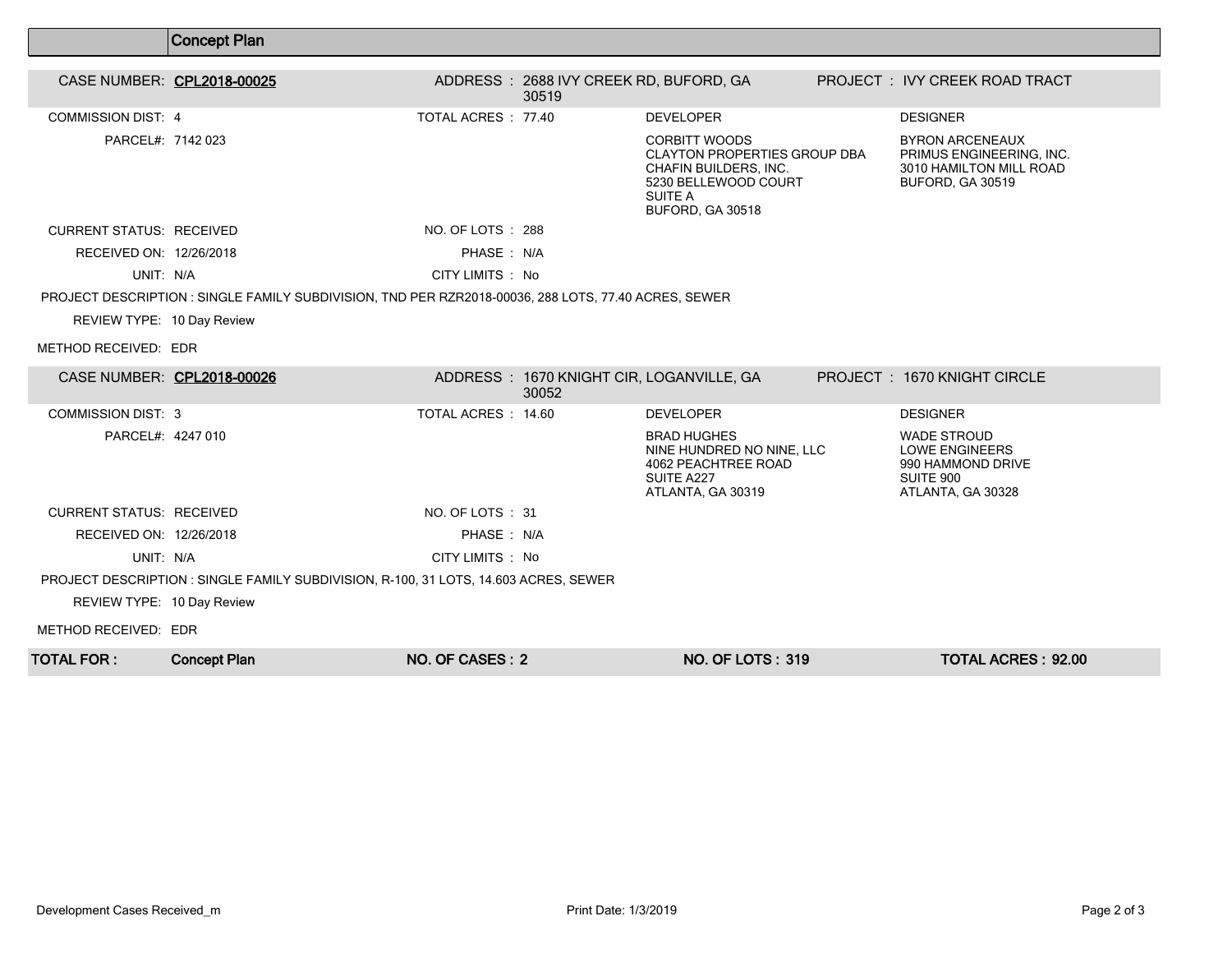|                                 | <b>Final Plat</b>                                                                  |                    |                                                                                                                        |                                                                                                                 |  |
|---------------------------------|------------------------------------------------------------------------------------|--------------------|------------------------------------------------------------------------------------------------------------------------|-----------------------------------------------------------------------------------------------------------------|--|
| CASE NUMBER: FPL2018-00094      |                                                                                    | 30518              | ADDRESS: 4102 OLD SUWANEE RD, BUFORD, GA                                                                               | PROJECT : MANOR AT WOODWARD PRESERVE                                                                            |  |
| <b>COMMISSION DIST: 1</b>       |                                                                                    | TOTAL ACRES : 9.53 | <b>DEVELOPER</b>                                                                                                       | <b>DESIGNER</b>                                                                                                 |  |
| PARCEL#: 7232 042               |                                                                                    |                    | <b>BEAU LOCKRIDGE</b><br>LENNAR HOMES USA<br>1000 HOLCOMB WOODS PARKWAY<br>SUITE 450 BUILDING 400<br>ROSWELL, GA 30076 | <b>BENJAMIN DRERUP</b><br><b>GENUINE MAPPING &amp; DESIGN, LLC</b><br>249 HOWINGTON ROAD<br>JEFFERSON, GA 30549 |  |
| <b>CURRENT STATUS: RECEIVED</b> |                                                                                    | NO. OF LOTS : 21   |                                                                                                                        |                                                                                                                 |  |
| RECEIVED ON: 12/26/2018         |                                                                                    | PHASE: NA          |                                                                                                                        |                                                                                                                 |  |
| UNIT: N/A                       |                                                                                    | CITY LIMITS : No   |                                                                                                                        |                                                                                                                 |  |
|                                 | PROJECT DESCRIPTION : SINGLE FAMILY SUBDIVISION, R-75, 21 LOTS, 9.529 ACRES, SEWER |                    |                                                                                                                        |                                                                                                                 |  |
| REVIEW TYPE: 10 Day Review      |                                                                                    |                    |                                                                                                                        |                                                                                                                 |  |
| METHOD RECEIVED: EDR            |                                                                                    |                    |                                                                                                                        |                                                                                                                 |  |
| TOTAL FOR :                     | <b>Final Plat</b>                                                                  | NO. OF CASES: 1    | <b>NO. OF LOTS: 21</b>                                                                                                 | <b>TOTAL ACRES: 9.53</b>                                                                                        |  |
|                                 |                                                                                    |                    |                                                                                                                        |                                                                                                                 |  |
| <b>GRAND TOTALS</b>             |                                                                                    | NO. OF CASES: 5    | <b>NO. OF LOTS: 340</b>                                                                                                | <b>TOTAL ACRES: 114.88</b>                                                                                      |  |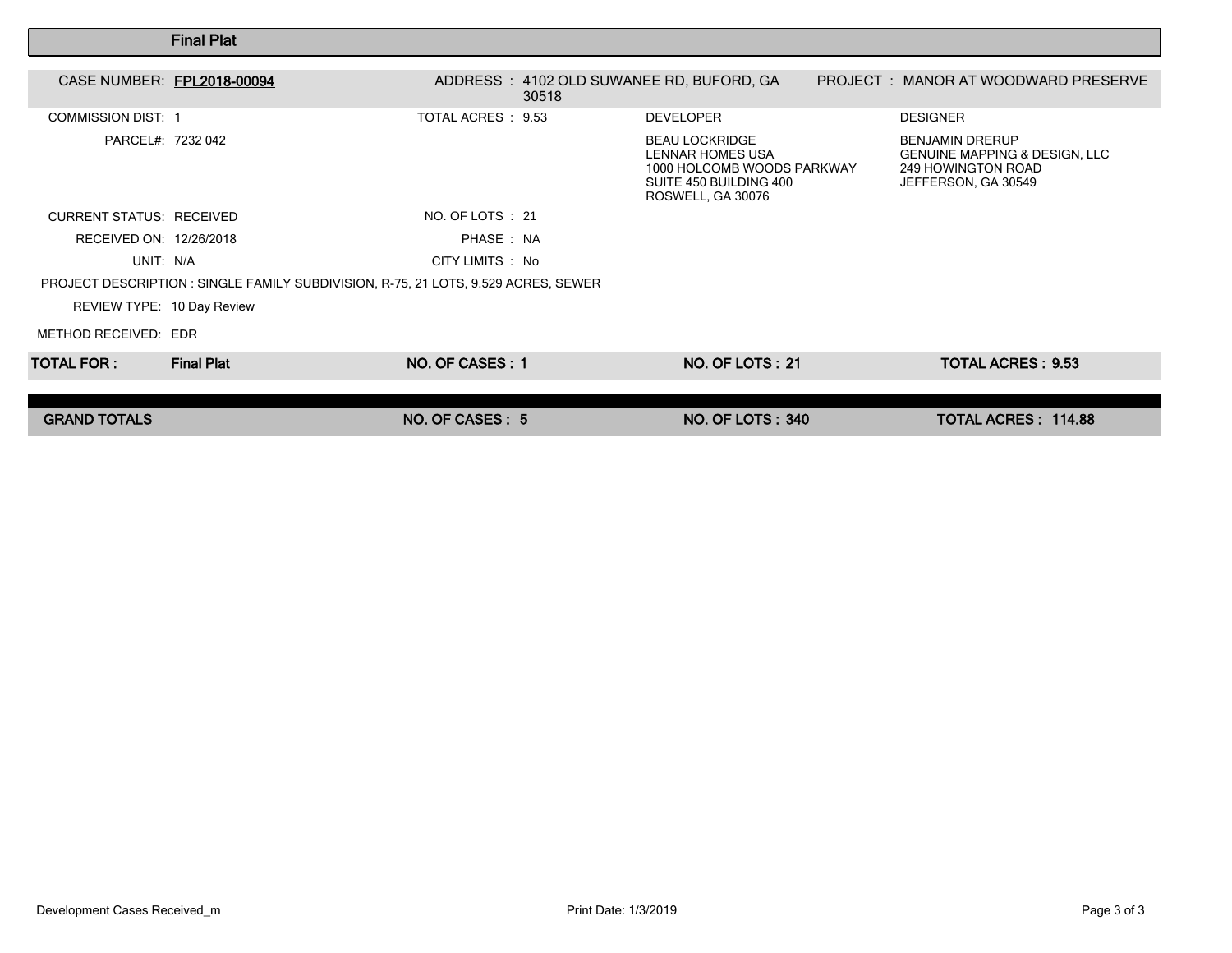

Gwinnett County Department of Planning & Development

## **Plan Review Submittals for Proposed Commercial Buildings**

The Department of Planning & Development received no plan review applications for proposed commercial buildings for the period of 12/26/2018 to 1/1/2019.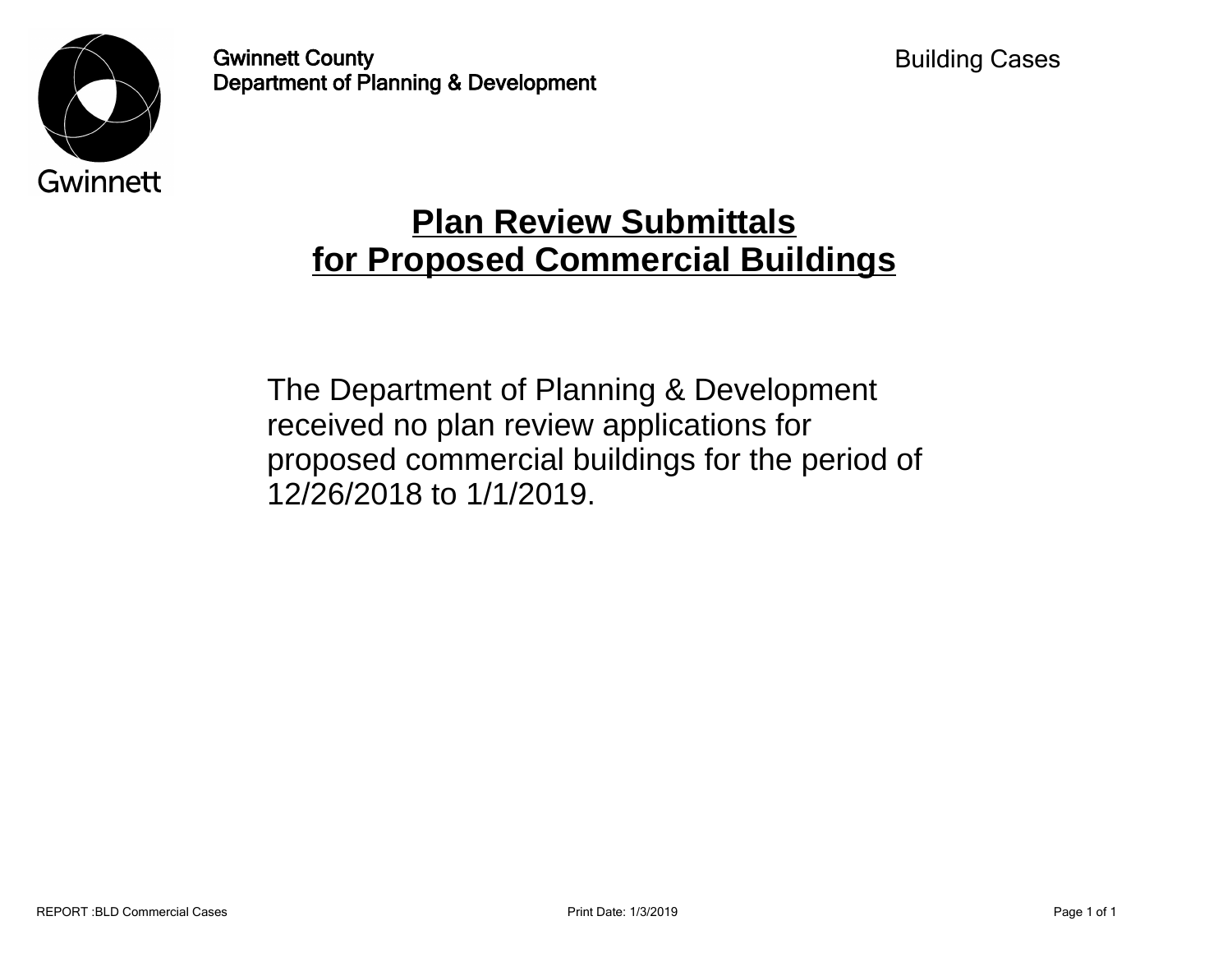

## Gwinnett County Department of Planning & Development

From 12/26/2018 to 1/1/2019

| Gwinnett |  |  |
|----------|--|--|
|          |  |  |

|                                 | <b>Commercial Development Permit</b> |                    |                                                               |                                                                                                                                   |                                                                                                                                                                 |
|---------------------------------|--------------------------------------|--------------------|---------------------------------------------------------------|-----------------------------------------------------------------------------------------------------------------------------------|-----------------------------------------------------------------------------------------------------------------------------------------------------------------|
|                                 | CASE NUMBER: CDP2018-00250           |                    | 30078                                                         | ADDRESS: 2188 SCENIC HWY, SNELLVILLE, GA                                                                                          | <b>PROJECT : TOMMY CARWASH SNELLVILLE</b>                                                                                                                       |
| <b>COMMISSION DIST: 3</b>       |                                      | TOTAL ACRES : 1.18 |                                                               | <b>DEVELOPER</b>                                                                                                                  | <b>DESIGNER</b>                                                                                                                                                 |
| PARCEL#: 5026 138               |                                      |                    |                                                               | LARRY BURGAMY, JR.<br>LINCOLN CARWASH SYSTEMS, LLC<br><b>22 SOUTH MAIN STREET</b><br>THE LINCOLN BUILDING<br>GREENVILLE, SC 29601 | <b>SEAN HAYES</b><br><b>FALCON DESIGN CONSULTANTS</b><br>500 PIRKLE FERRY ROAD<br>SUITE C<br>CUMMING, GA 30040                                                  |
| <b>CURRENT STATUS: RECEIVED</b> |                                      | NO. OF LOTS : N/A  |                                                               |                                                                                                                                   |                                                                                                                                                                 |
| RECEIVED ON: 12/27/2018         |                                      | PHASE: NA          |                                                               |                                                                                                                                   |                                                                                                                                                                 |
| UNIT: N/A                       |                                      | CITY LIMITS : Yes  |                                                               |                                                                                                                                   |                                                                                                                                                                 |
|                                 |                                      |                    |                                                               |                                                                                                                                   | PROJECT DESCRIPTION : CITY OF SNELLVILLE, TOMMY CARWASH SNELLVILLE, BG, NEW 4.467 SQ FT, 2 STORY, 1.18 ACRES, 1.4 DISTURBED ACRES, 52 NEW PARKING SPACES, SEWER |
| REVIEW TYPE: 10 Day Review      |                                      |                    |                                                               |                                                                                                                                   |                                                                                                                                                                 |
| METHOD RECEIVED: DRCC           |                                      |                    |                                                               |                                                                                                                                   |                                                                                                                                                                 |
|                                 | CASE NUMBER: CDP2018-00251           |                    | ADDRESS: 4455 NELSON BRODGON BLVD.<br><b>BUFORD, GA 30518</b> |                                                                                                                                   | PROJECT: POPEYE'S RESTAURANT                                                                                                                                    |
| COMMISSION DIST 4               |                                      | TOTAL ACRES: 1.02  |                                                               | <b>DEVELOPER</b>                                                                                                                  | <b>DESIGNER</b>                                                                                                                                                 |
| PARCEL#: 7259 263               |                                      |                    |                                                               | <b>KIRK FARRELLY</b><br>CAPITAL GROWTH BUCHALTER, INC.<br>361 SUMMIT BOULEVARD<br>BIRMINGHAM, AL 35243                            | <b>MICHAEL GREENLEE</b><br><b>W&amp;A ENGINEERING</b><br>2470 DANIELLS BRIDGE ROAD<br>SUITE 161<br>ATHENS, GA 30606                                             |
| <b>CURRENT STATUS: RECEIVED</b> |                                      | NO. OF LOTS : N/A  |                                                               |                                                                                                                                   |                                                                                                                                                                 |
| RECEIVED ON: 12/27/2018         |                                      | PHASE: NA          |                                                               |                                                                                                                                   |                                                                                                                                                                 |